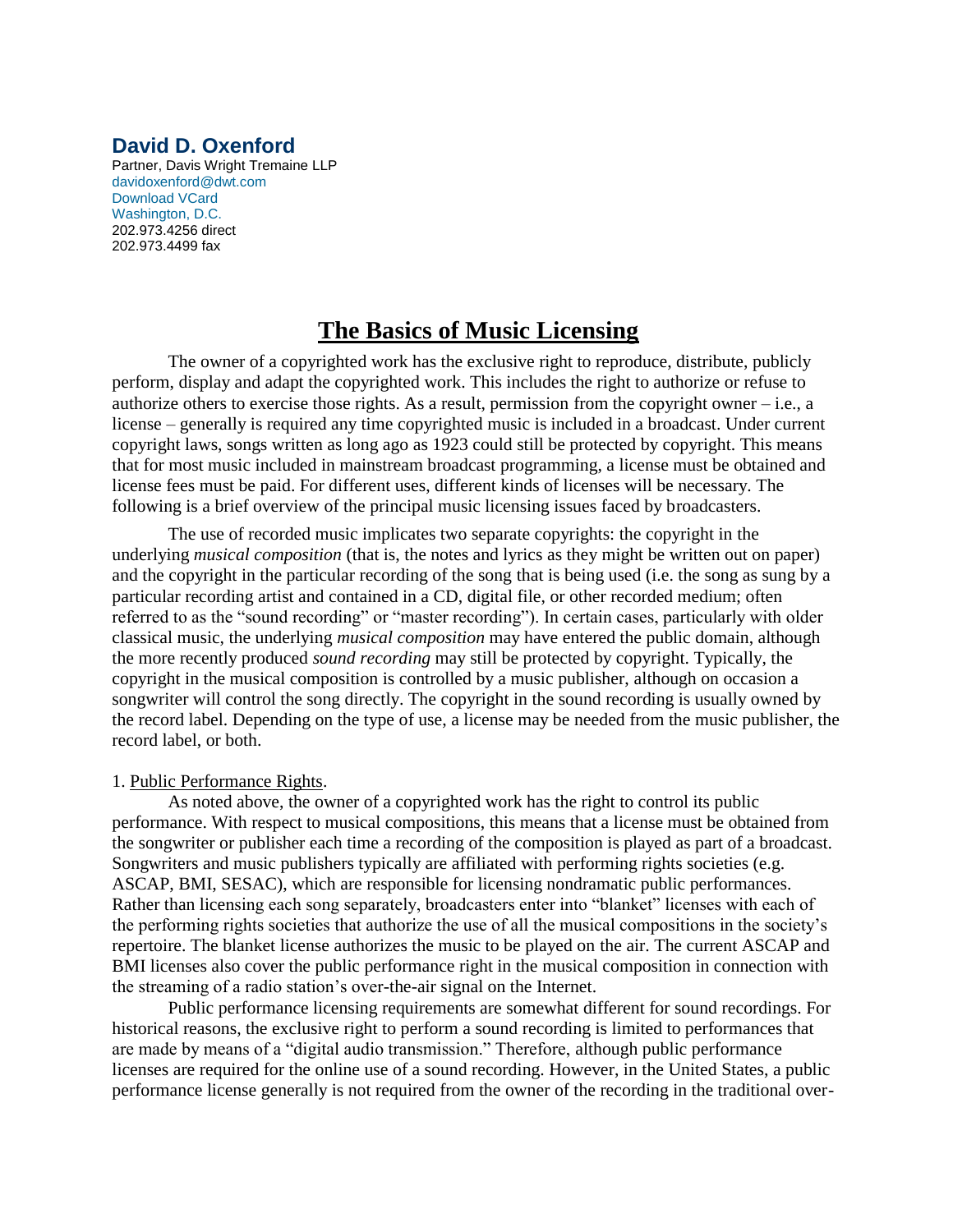the-air broadcast context. However, the blanket license authorizes only the public performance of music in regular programming. For other broadcast uses, a synchronization license may be required, as described below.

#### 2. Synchronization Rights.

Typically, when a broadcaster airs a program containing music, the public performance of the compositions contained in the program is covered by the broadcaster's blanket license. In the case of an online transmission, the public performance of the sound recording usually is covered by a license obtained by the webcaster or other transmitting organization. However, certain uses of music in broadcast programming may involve not just the public performance of music, but also the reproduction of the song and master recording. In these cases, additional licenses covering the reproduction must also be obtained.

When music is reproduced as part of a soundtrack of a film, television program or other similar production, the reproduction is called a "synchronization," and a license known as a "synch" license must be obtained from the music publisher or songwriter that owns the composition. Specifically, a synch license permits the reproduction of a composition in timed relation to moving images in an audiovisual work. The producer, not the broadcaster, typically is responsible for obtaining the synch license.

Similarly, when music is synchronized with moving images in a television or other audiovisual production, a license must be obtained for the use of the recording as well. This license is referred to as a "master use" license, and like the synch license, is usually obtained by the producer, not the broadcaster.

In radio or television, similar rights must be obtained before a sound recording is used in connection with a recorded commercial or recorded station promotional announcement. The blanket license only covers the public performance of music by itself, and does not cover the music being recorded in connection with a commercial or station promotional announcement. Rights to both the musical composition and the sound recording must be obtained before the song can be used in these contexts.

### 3. Fair Use.

In certain limited situations, copyrighted music may be used without a license. Under the doctrine of "fair use," the use of limited portions of copyrighted material may be permitted for purposes such as teaching, research, criticism, news reporting or parody. Unfortunately, the law does not clearly indicate exactly which uses constitute "fair use" and which do not. Rather, it provides a set of guidelines that are interpreted by the courts with reference to the facts of each situation. For that reason, outcomes are difficult to predict in legal disputes involving application of the fair use doctrine, and it is always prudent to consult with an attorney before relying on the doctrine.

In general, when determining whether an unlicensed use of music or other copyright works should be permitted as a fair use, courts will consider four factors: (i) the nature of the use, including whether such use is for a commercial purpose or rather for an educational or nonprofit purpose; (ii) the type of copyrighted work being used (more latitude is given for the unlicensed use of purely factual material than creative material); (iii) the amount of the original work that is being used in relation to the whole (i.e., is it just a short excerpt, or a significant portion of the original); and (iv) the effect of the unlicensed use on the market for the original work. In general, in a commercial context, courts will be reluctant to permit unlicensed use of creative copyrighted works, particularly where, as in the case of music, there is an established licensing market.